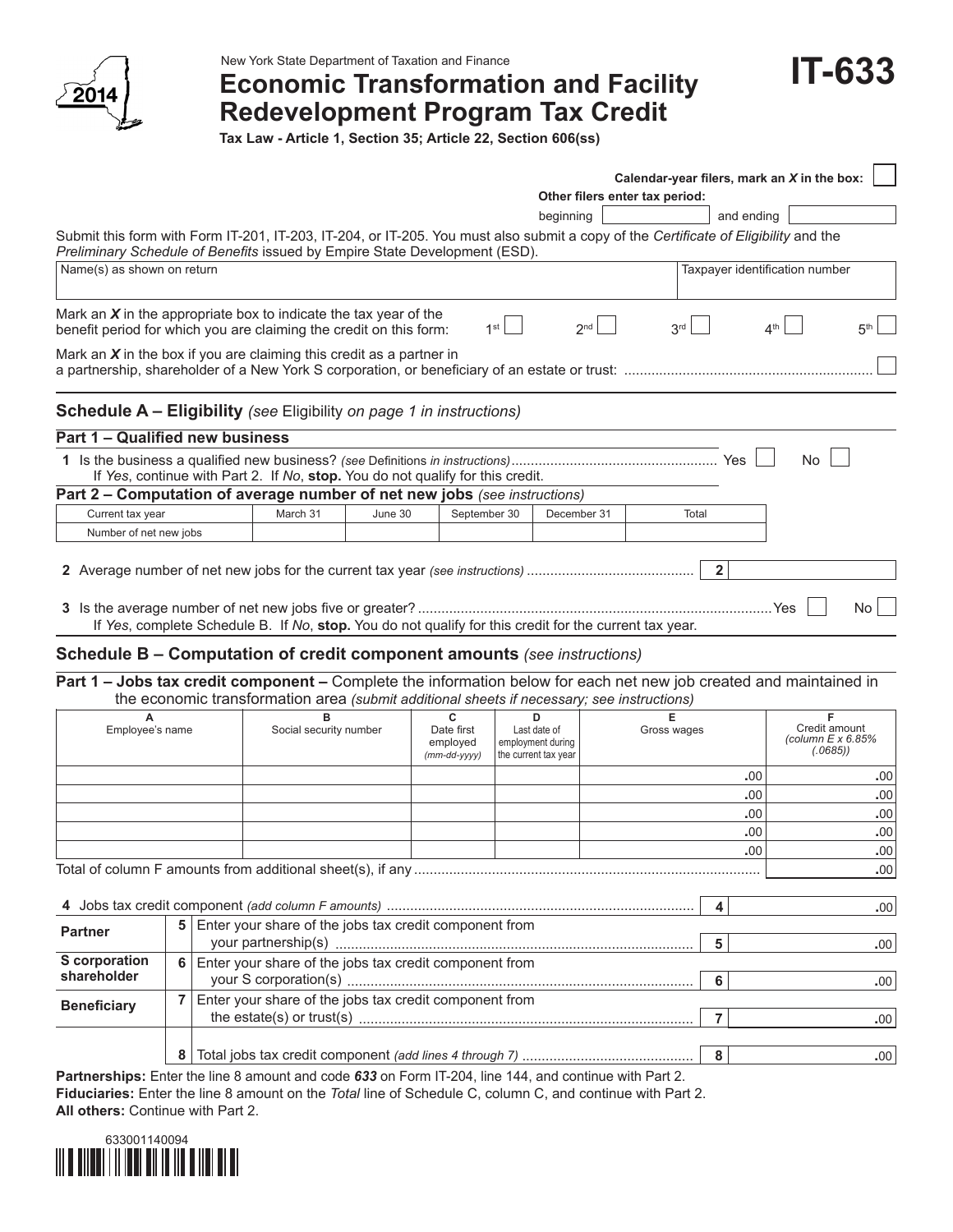# **Part 2 – Investment tax credit component** *(submit additional sheets if necessary; see instructions)*

|                    |    | Qualified investment at a closed facility (see instructions)                                                |                                           |                                                                        |     |                                              |
|--------------------|----|-------------------------------------------------------------------------------------------------------------|-------------------------------------------|------------------------------------------------------------------------|-----|----------------------------------------------|
|                    |    | Description of property                                                                                     | Date placed in service<br>$(mm$ -dd-yyyy) | C<br>Cost or other basis for<br>federal income tax purposes            |     | D<br>Credit<br>(column C x 10% (.10))        |
|                    |    |                                                                                                             |                                           |                                                                        | .00 | .00                                          |
|                    |    |                                                                                                             |                                           |                                                                        | .00 | .00                                          |
|                    |    |                                                                                                             |                                           |                                                                        | .00 | .00                                          |
|                    |    |                                                                                                             |                                           |                                                                        | .00 | .00                                          |
|                    |    |                                                                                                             |                                           |                                                                        |     | .00                                          |
|                    |    |                                                                                                             |                                           |                                                                        | 9   | .00                                          |
|                    |    | 10 Closed facility investment tax credit (enter the line 9 amount or the maximum credit                     |                                           |                                                                        |     |                                              |
|                    |    |                                                                                                             |                                           |                                                                        | 10  | .00                                          |
|                    |    | All other qualified investments (see instructions)                                                          |                                           |                                                                        |     |                                              |
|                    |    | Description of property                                                                                     | Date placed in service<br>$(mm$ -dd-yyyy) | $\mathbf{C}$<br>Cost or other basis for federal income<br>tax purposes |     | D<br>Credit<br>(column $C \times 6\%$ (.06)) |
|                    |    |                                                                                                             |                                           |                                                                        | .00 | .00.                                         |
|                    |    |                                                                                                             |                                           |                                                                        | .00 | .00                                          |
|                    |    |                                                                                                             |                                           |                                                                        | .00 | .00                                          |
|                    |    |                                                                                                             |                                           |                                                                        | .00 | .00                                          |
|                    |    |                                                                                                             |                                           |                                                                        |     | .00                                          |
|                    |    |                                                                                                             |                                           |                                                                        | 11  | .00                                          |
|                    |    |                                                                                                             |                                           |                                                                        | 12  | 4000000.00                                   |
|                    |    | 13 Other qualified investments credit component after limitation (enter the amount from line 11 or line 12, |                                           |                                                                        |     |                                              |
|                    |    |                                                                                                             |                                           |                                                                        | 13  | .00                                          |
|                    |    |                                                                                                             |                                           |                                                                        | 14  | .00                                          |
| <b>Partner</b>     |    | 15 Enter your share of the investment tax credit component from                                             |                                           |                                                                        |     |                                              |
|                    |    |                                                                                                             | 15                                        | .00.                                                                   |     |                                              |
| S corporation      |    | 16 Enter your share of the investment tax credit component from                                             |                                           |                                                                        |     |                                              |
| shareholder        |    |                                                                                                             |                                           |                                                                        | 16  | .00.                                         |
| <b>Beneficiary</b> | 17 | Enter your share of the investment tax credit component from<br>the estate(a) or trust(a)                   |                                           |                                                                        |     | $\sim$                                       |

**18** Total investment tax credit component *(add lines 14 through 17)* ............................. **18 .**00 **Partnerships:** Enter the line 18 amount and code *B33* on Form IT-204, line 144, and continue with Part 3. **Fiduciaries:** Enter the line 18 amount on the *Total* line of Schedule C, column D, and continue with Part 3. **All others:** Continue with Part 3.

|                    |         |                        | <b>Part 3 – Training tax credit component</b> (submit additional sheets if necessary; see instructions) |                              |                      |                           |                                                    |
|--------------------|---------|------------------------|---------------------------------------------------------------------------------------------------------|------------------------------|----------------------|---------------------------|----------------------------------------------------|
|                    |         |                        |                                                                                                         |                              |                      |                           | G                                                  |
| Employee's name    |         | Social security number | Description of training expense                                                                         | Date paid<br>$(mm$ -dd-yyyy) | Amount of<br>expense | Column E x<br>$50\%$ (.5) | Credit (enter the lesser of<br>column F or \$4000) |
|                    |         |                        |                                                                                                         |                              | .00                  | .00                       | .00                                                |
|                    |         |                        |                                                                                                         |                              | .00                  | .00                       | .00                                                |
|                    |         |                        |                                                                                                         |                              | .00                  | .00                       | .00                                                |
|                    |         |                        |                                                                                                         |                              | .00                  | .00                       | .00                                                |
|                    |         |                        |                                                                                                         |                              |                      |                           | .00                                                |
|                    |         |                        |                                                                                                         |                              |                      |                           |                                                    |
|                    |         |                        |                                                                                                         |                              |                      | 19                        | .00.                                               |
|                    | 20      |                        | Enter your share of the training tax credit component                                                   |                              |                      |                           |                                                    |
| <b>Partner</b>     |         |                        |                                                                                                         |                              |                      | -20                       | .00                                                |
| S corporation      | 21      |                        | Enter your share of the training tax credit component                                                   |                              |                      |                           |                                                    |
| shareholder<br>21  |         |                        |                                                                                                         |                              |                      | .00                       |                                                    |
|                    | $22 \,$ |                        | Enter your share of the training tax credit component                                                   |                              |                      |                           |                                                    |
| <b>Beneficiary</b> |         |                        | 22                                                                                                      | .00                          |                      |                           |                                                    |
|                    | 23      |                        |                                                                                                         |                              |                      | 23                        | .00                                                |

the estate(s) or trust(s) ...................................................................................... **17 .**00

**Partnerships:** Enter the line 23 amount and code *C33* on Form IT-204, line 144, and continue with Part 4. **Fiduciaries:** Enter the line 23 amount on the *Total* line of Schedule C, column E, and continue with Part 4. **All others:** Continue with Part 4.

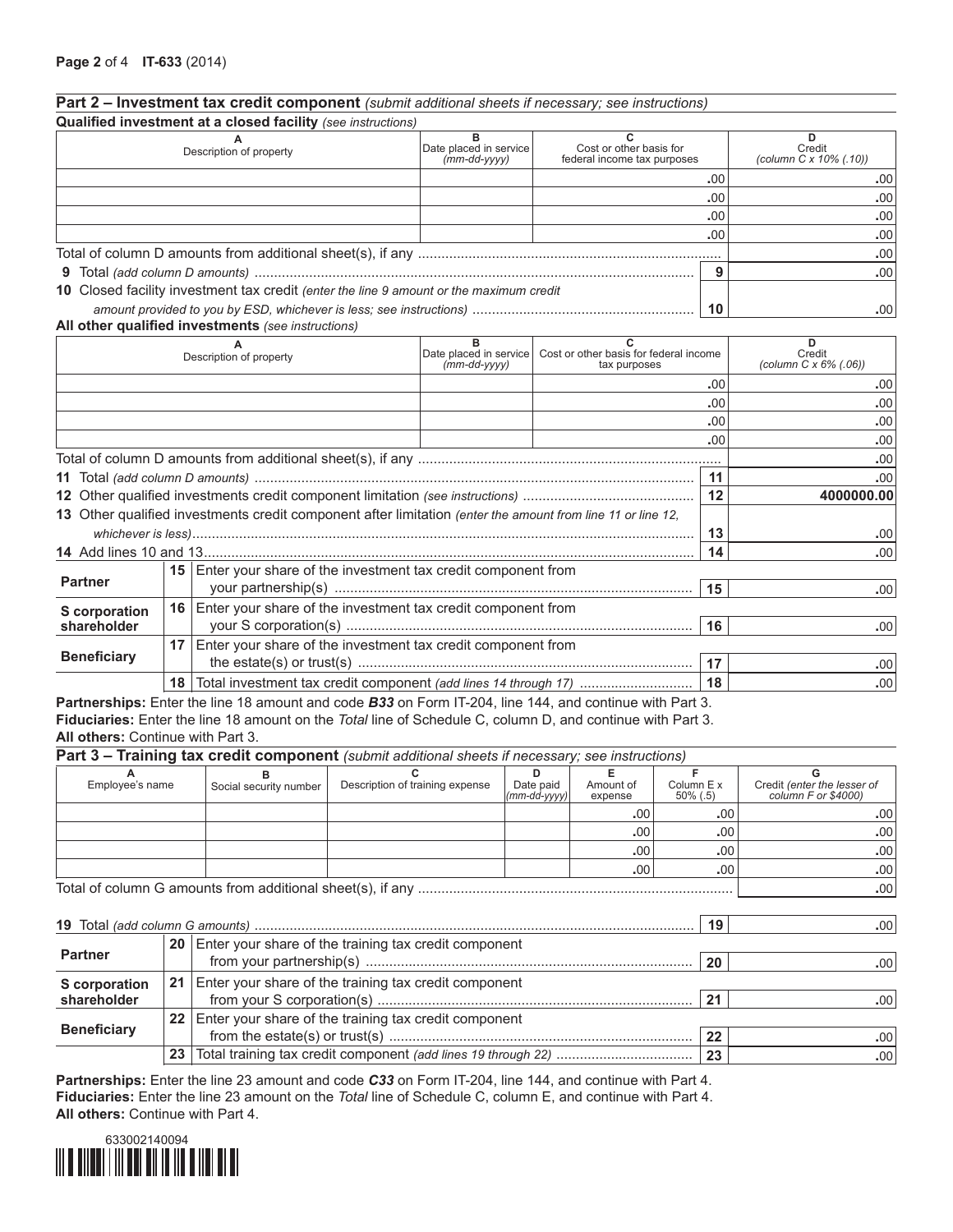# **Part 4 – Real property tax credit component** *(see instructions)*

#### **Property located entirely within a closed facility** *(see instructions)*

| Eligible real property taxes                               | Benefit period year rate* | Credit amount (column A x column B) |
|------------------------------------------------------------|---------------------------|-------------------------------------|
| .00                                                        |                           | .00                                 |
| .00                                                        |                           | .00                                 |
| .00                                                        |                           | .00                                 |
| Total of column C amounts from additional sheet(s), if any | .00.                      |                                     |

**\***1st year 50% (.50); 2nd year 40% (.40); 3rd year 30% (.30); 4th year 20% (.20); 5th year 10% (.10)

**24** Real property tax credit component for property located entirely within a closed facility *(add column C amounts)* .. **24 .**00

#### **Property located outside a closed facility** *(see instructions)*

| Eligible real property taxes                               | Benefit period year rate** | Credit amount (column A x column B) |
|------------------------------------------------------------|----------------------------|-------------------------------------|
| .00                                                        |                            | .00                                 |
| .00                                                        |                            | .00.                                |
| .00                                                        |                            | .00.                                |
| Total of column C amounts from additional sheet(s), if any | .00.                       |                                     |

**\*\***1st year 25% (.25); 2nd year 20% (.20); 3rd year 15% (.15); 4th year 10% (.10); 5th year 5% (.05)

|                      |    | 25 Real property tax credit component for property located outside a closed facility (add column C amounts) | 25 | .00 |
|----------------------|----|-------------------------------------------------------------------------------------------------------------|----|-----|
|                      |    |                                                                                                             | 26 | .00 |
| <b>Partner</b>       | 27 | Enter your share of the real property tax credit components                                                 |    |     |
|                      |    |                                                                                                             |    | .00 |
| <b>S</b> corporation | 28 | Enter your share of the real property tax credit component                                                  |    |     |
| shareholder          |    |                                                                                                             | 28 | .00 |
| <b>Beneficiary</b>   | 29 | Enter your share of the real property tax credit component                                                  |    |     |
|                      |    |                                                                                                             | 29 | .00 |
|                      |    |                                                                                                             |    |     |
|                      | 30 | Total real property tax credit component (add lines 26 through 29)                                          | 30 | .00 |
|                      |    |                                                                                                             |    |     |

**Partnerships:** Enter the line 30 amount and code *D33* on Form IT-204, line 144. Complete Schedule F, if applicable. **Fiduciaries:** Enter the line 30 amount on the *Total* line of Schedule C, column F, and continue with line 31. **All others:** Continue with line 31.

**31** Total credit components *(add lines 8, 18, 23, and 30)* .............................................................................. **31 .**00 **Fiduciaries:** Complete Schedules C and E and, if applicable, Schedule F. **All others:** Continue with line 32.

**Schedule C – Beneficiary's and fiduciary's share of credit components and recapture of credit** *(see instr.)*

| Beneficiary's name<br>(same as on Form IT-205, Schedule C) | Identifying number | Share of jobs tax<br>credit component | Share of<br>investment tax<br>l credit component | Share of<br>training tax credit<br>component | Share of<br>real property tax<br>credit component | Share of<br>recapture<br>of credit |
|------------------------------------------------------------|--------------------|---------------------------------------|--------------------------------------------------|----------------------------------------------|---------------------------------------------------|------------------------------------|
| Total                                                      |                    | .00                                   | .00.                                             | .00                                          | .00                                               | .00 <sub>1</sub>                   |
|                                                            |                    | .00                                   | .00                                              | .00.                                         | .00                                               | .00                                |
|                                                            |                    | .00                                   | .00                                              | .00                                          | .00                                               | .00                                |
| Fiduciary                                                  |                    | .00 <sup>1</sup>                      | .00                                              | .00 <sub>1</sub>                             | .00 <sup>1</sup>                                  | .00                                |